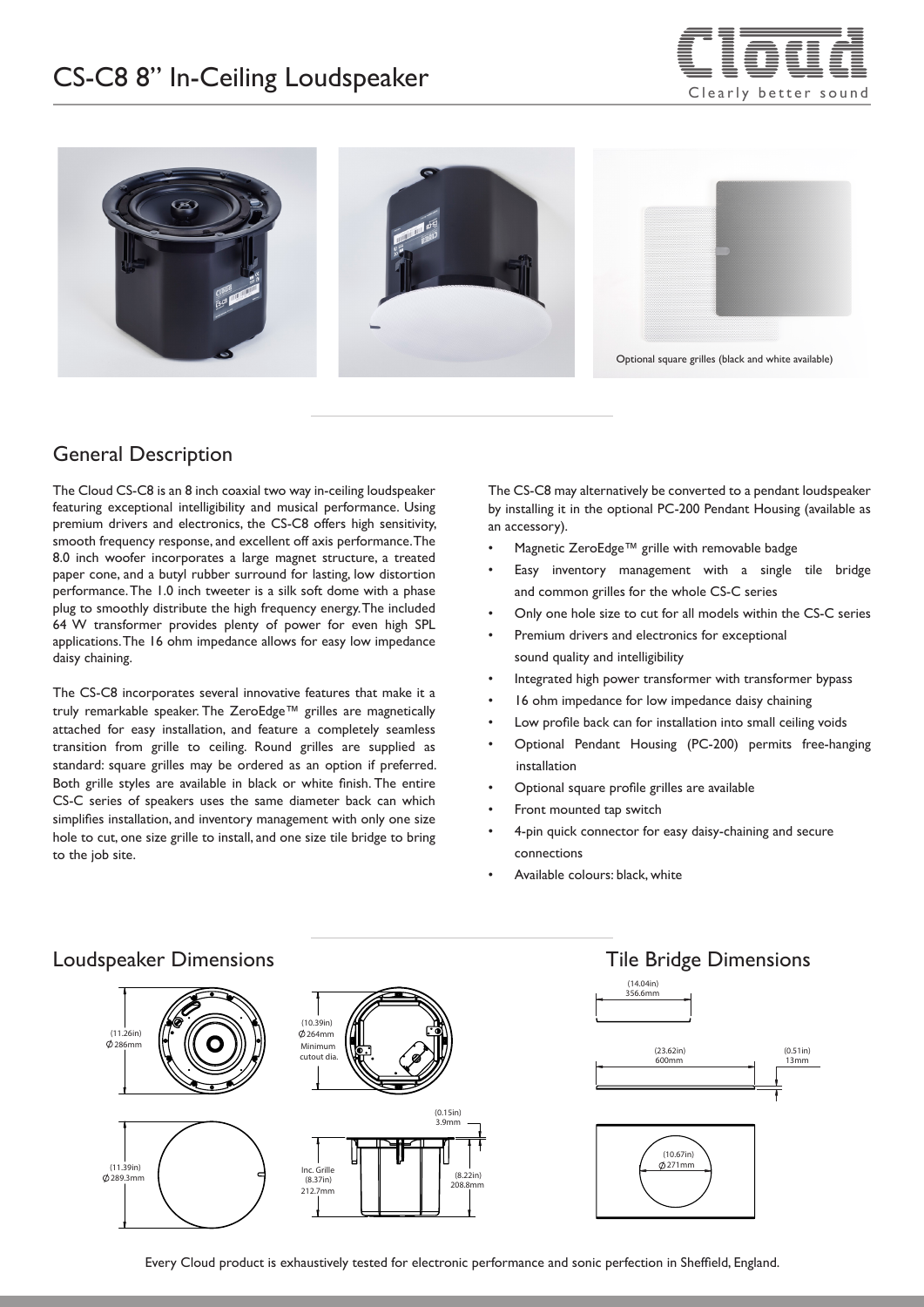

## Applications

The CS-C8 was developed as a versatile background music and mid-SPL paging speaker. It offers superior acoustic performance, and premium design at an economic price point. It is ideally suited for use in restaurants, retail stores, airports, churches, board rooms, health care facilities, and hotels. The entire CS-C series shares the same acoustic signature, so installations with varying SPL requirements can seamlessly integrate multiple models from the line. The CS-C8 is a premium background and paging speaker that offers high end performance and design at an affordable price point.

#### Tap Settings

| <b>Tap</b> | <b>Tap Settings</b> |      |      |
|------------|---------------------|------|------|
|            | 100V                | 70 V | 25V  |
|            | 16 ohm              |      |      |
|            | X                   | 64W  | 8W   |
|            | 64W                 | 32W  | 4W   |
|            | 32W                 | 16W  | 2W   |
|            | 16W                 | 8W   | IW   |
|            | 8W                  | 4W   | 0.5W |



**Optional** PC-200 Pendant Housing

### Graphs